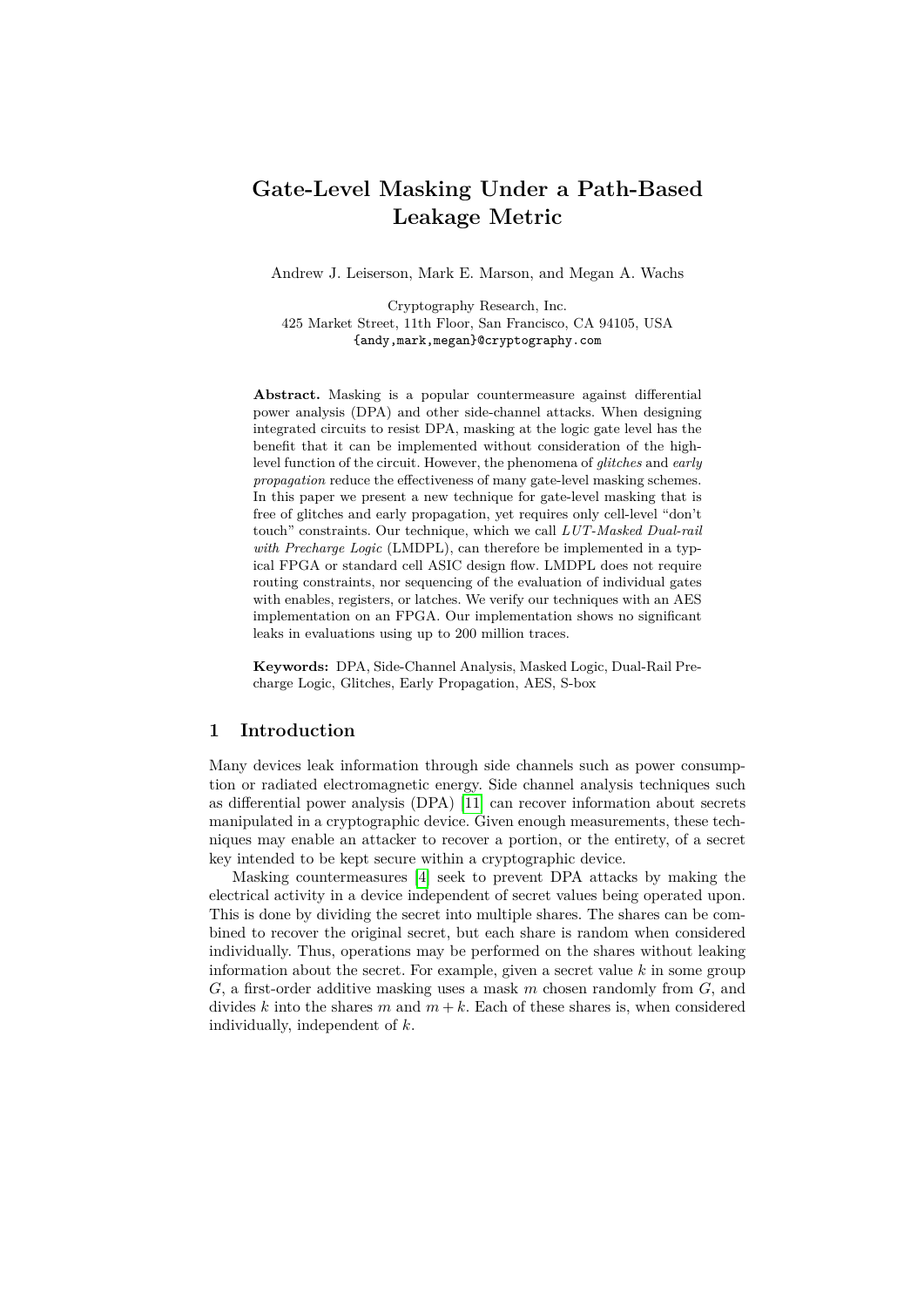Gate-level masking strategies attempt to construct masked versions of the elemental Boolean functions (AND, OR, etc.). For example, two common masked versions of a two-input Boolean function  $f : a, b \rightarrow q$  are:

<span id="page-1-0"></span>
$$
g(a \oplus m_a, b \oplus m_b, m_a, m_b, m_q) = f(a, b) \oplus m_q \tag{1}
$$

$$
h(a \oplus m, b \oplus m, m) = f(a, b) \oplus m \tag{2}
$$

The masked function *g* uses two independent mask bits for the inputs, and produces an output masked with a third mask that is independent of the input masks. The function *h* uses a common mask bit that is reused for both of the inputs and the output.

Suppose we can construct a masked gate that can compute Boolean functions without leaking the unmasked values of the secret data *a*, *b*, and *q*. Then, more complex functions can be constructed from those masked gates, ideally in the same manner that any circuit can be constructed out of standard logic gates. Alternatively, given an implementation of some cryptographic circuit constructed using standard Boolean gates, the masked gates could perhaps be swapped for the standard gates to yield a masked implementation of the circuit. Our goal is to create such a masked gate.

### **1.1 Previous Work**

Masking countermeasures have been studied extensively. We focus here on techniques that are most relevant to hardware implementations. Trichina et al. made an early proposal for a masked AND gate using four ANDs and four XORs [\[28\]](#page-16-0). Subsequent study found that direct implementation of masked operations in hardware may leak information through extraneous signal transitions known as *glitches*, due to the multitude of paths through the circuit [\[7,](#page-15-1) [13\]](#page-15-2).

This led to the proposal of masked dual-rail with precharge logic (MDPL) [\[22\]](#page-16-1). MDPL avoids glitches through the use of precharged, monotonic, dual-rail logic, with each signal **x** encoded as a complementary pair  $(x, \overline{x})$ . The authors observe that the *h* version of a masked AND gate can be implemented as:

$$
q_m = \text{MAJ}(a_m, b_m, m)
$$
  
\n
$$
\overline{q_m} = \text{MAJ}(\overline{a_m}, \overline{b_m}, \overline{m})
$$
\n(3)

However, it was later shown that MDPL circuits exhibited significant first-order leakage due to *early propagation* [\[12,](#page-15-3) [21,](#page-15-4) [26\]](#page-16-2). Improved MDPL (iMDPL) addresses early propagation, but requires use of latches to control the moment at which gates evaluate [\[21\]](#page-15-4).

In addition to the above issues, MDPL and other maskings of the form *h* described in Eq. [2](#page-1-0) may not provide adequate resistance against attacks that examine leakage distributions [\[6,](#page-15-5) [8,](#page-15-6) [24,](#page-16-3) [29\]](#page-16-4). Another technique that can be used to attack protected implementations is the *collision-correlation attack* [\[17\]](#page-15-7). This is a powerful technique for exploiting complex leakages such as those arising from incompletely masked combinational logic [\[14,](#page-15-8) [15\]](#page-15-9).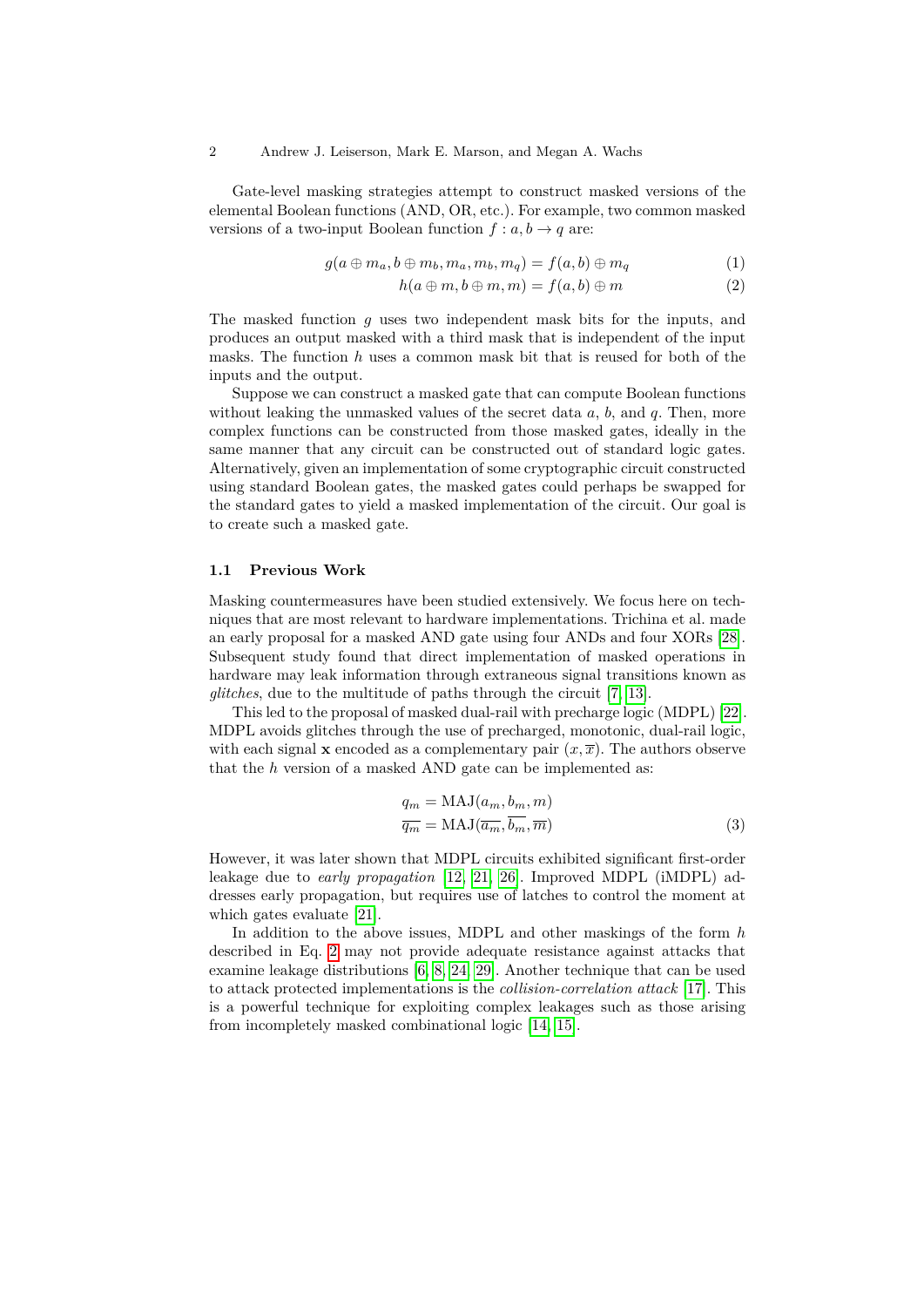The maskings shown in Eqs. [1](#page-1-0) and [2](#page-1-0) divide a secret into two shares. It is also possible to utilize more than two shares. Techniques from the field of multiparty computation may be used to perform computations without ever operating on all the shares simultaneously, thus ensuring immunity from glitch-related leakage [\[23\]](#page-16-5). However, a *memory effect* was identified, in which leakages from a computation can persist in a circuit for a period of time after the computation occurs. This phenomenon can impact the security of schemes thought to be immune to univariate attacks [\[16\]](#page-15-10).

The technique of Prouff and Roche [\[23\]](#page-16-5) performs shared multiplications in GF(2<sup>8</sup> ). In contrast, *threshold implementations* instead use bitwise shares. The product of the values  $x = x_1 + x_2 + x_3$  and  $y = y_1 + y_2 + y_3$  is a collection of  $x_i y_j$  terms, which can be allocated to output shares such that no single output share contains sufficent information to leak the secret. Thus, threshold implementations also address the problem of glitches [\[2,](#page-14-1) [18,](#page-15-11) [19,](#page-15-12) [20\]](#page-15-13).

Of the foregoing techniques, threshold implementations offer the greatest promise for strong masking of arbitrary circuits, but doing so still requires insertion of additional registers in some cases. In this work, we offer a strategy for general gate-level masking that does not require additional registers.

#### **1.2 Roadmap**

The paper is organized as follows. First, we briefly describe the idea of path-based leakage assessment. Next, we introduce LUT-Masked Dual-rail with Precharge Logic (LMDPL), a masking technique that is leak-free under a path-based leakage metric. Finally, we present some experimental results obtained from FPGA implementations of an LMDPL AES core.

### **2 Path-Based Leakage Assessment**

Many previous countermeasures have been justified with arguments that the settled final values of each circuit node in each clock cycle are independent of secret data. However, such analyses cannot identify ways in which the transient electrical behavior may correlate with secret data. In practice, designs constructed without consideration of transient electrical behavior have remained vulnerable to side-channel attacks.

Most contemporary semiconductor devices are implemented using complementary metal-oxide-semiconductor (CMOS) or closely related technology. In CMOS technology, when a logic gate changes state, the parasitic capacitance at the inputs of downstream gates must be either charged or discharged. Ignoring quasi-static operating conditions such as supply voltage and temperature, the time it takes to (dis)charge the inputs of downstream gates still depends on many factors. The factors can include the number of inputs of a gate that are switching, the transition time (slew rate) at the switching inputs, and the logic state (voltage) present at non-switching inputs. When considering whether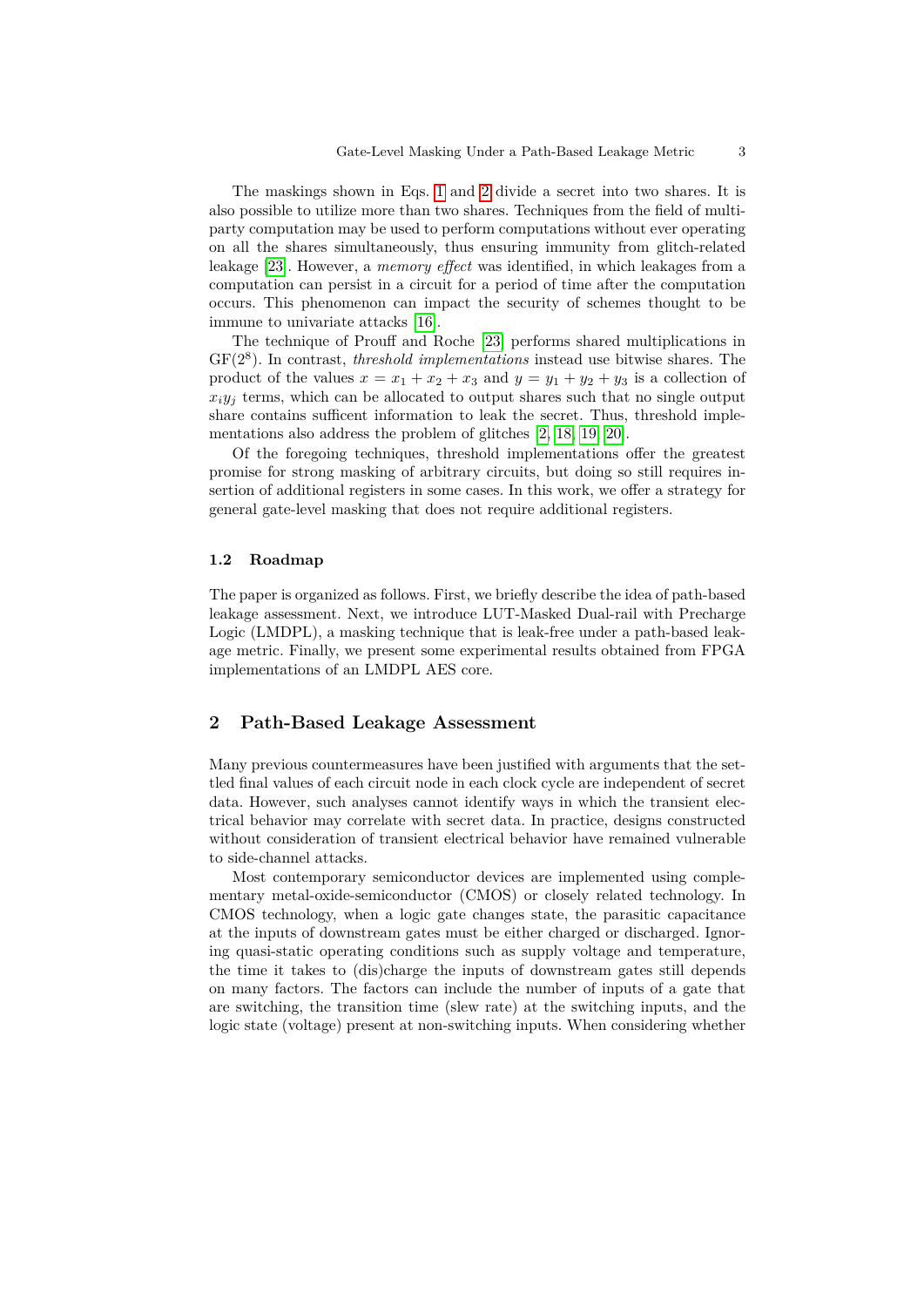#### 4 Andrew J. Leiserson, Mark E. Marson, and Megan A. Wachs

the electrical activity is independent of a secret, these effects should be considered cumulatively for the entire propagation path. For example, in a two-share scheme, if the output transition of an early gate exhibits a slight delay depending on the value of one share, and this output propagates to a gate at which the activity depends on the other share, the combination of these two effects may make the electrical activity at the downstream gate correlated with the unmasked secret.



<span id="page-3-0"></span>Fig. 1. Two activity images, A and B, for a simple circuit

To investigate whether masked logic styles leak due to this type of electrical effect, we have developed a technique that we call *activity image analysis*. Due to space constraints we include only a brief description of the technique here. Activity image analysis determines whether electrical activity at upstream and downstream gates can combine to leak a secret by considering the switching events at adjacent gates jointly, rather than separately. The idea is illustrated in Fig. [1.](#page-3-0) A circuit is leak-free under an activity image metric if, for each activity image, observation of that image does not correlate with any secret value. This is a significantly stronger condition than balancing the distribution of final gate output values.

Activity image analysis is more comprehensive than toggle simulation analysis, which analyzes a single extracted model of propagation time through gates and wires, and applies to a single combination of operating conditions. Similar to structural clock domain crossing checks, activity image analysis examines the logical structure of the circuit and provides an assurance that is robust to timing variation. We also believe activity images can be helpful in detecting early propagation, but have no formal proof.

Appendix [A](#page-16-6) shows an activity image analysis of iMDPL. Residual leakage in an iMDPL implementation due to circuit effects was also examined in [\[14\]](#page-15-8). Based on the results we have obtained from activity image analysis, we question whether mapping a single-rail circuit to a dual-rail circuit (as done e.g. in [\[5\]](#page-14-2)) is an effective technique for producing first-order masked implementations.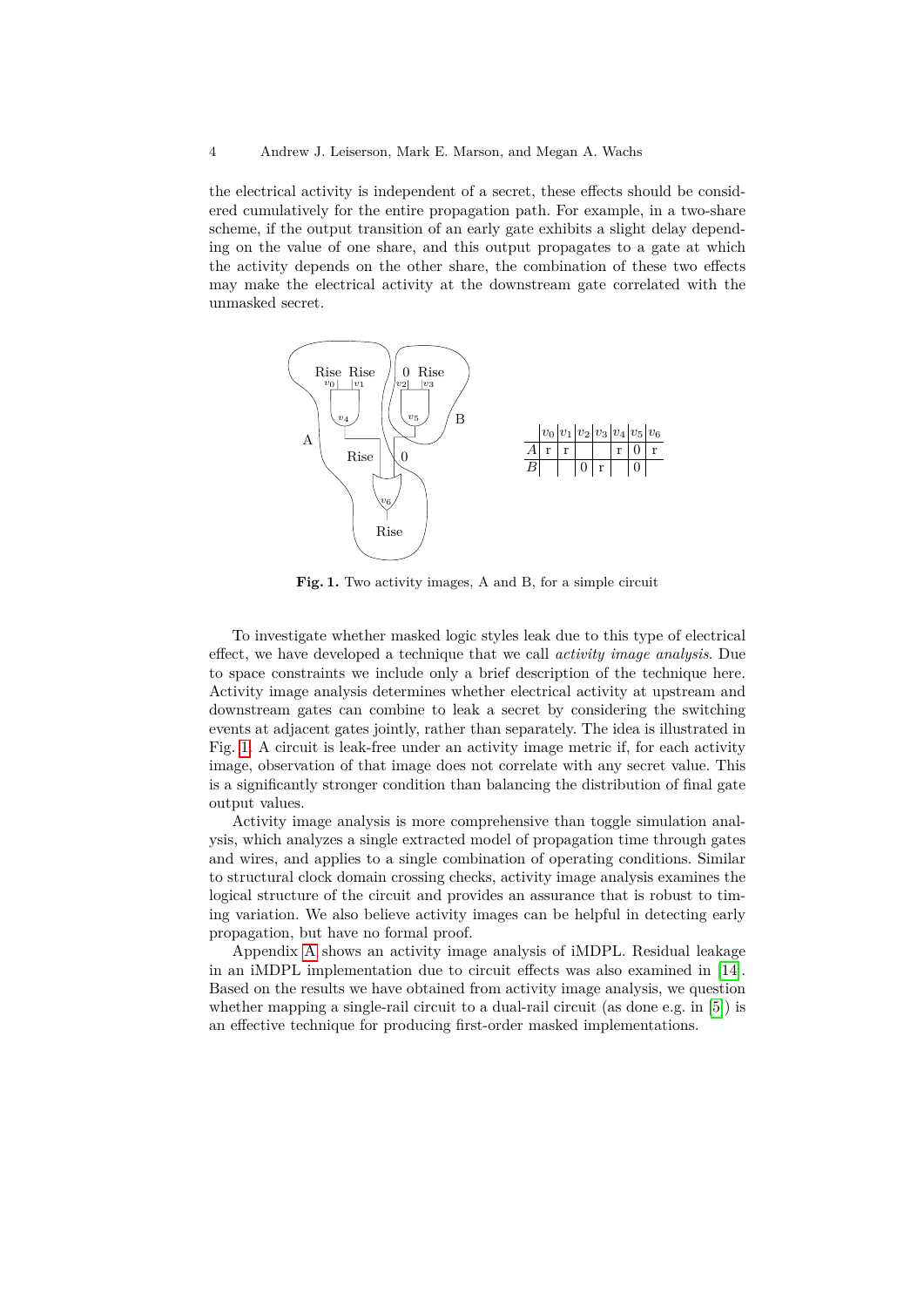### **3 LUT-Masked Dual Rail Logic**

In this section, we introduce LMDPL, explain its usage, and then describe how we implemented AES using LMDPL.

# <span id="page-4-1"></span>**3.1 The LMDPL Non-linear Gate**



<span id="page-4-0"></span>**Fig. 2.** LMDPL Non-linear Gate

It is well-known that linear functions are amenable to being computed on a shared representation of their argument, while non-linear functions pose substantial difficulty. Consequently, our efforts focused on identifying a way of computing non-linear functions in masked logic while satisfying the activity image leakage metric. We arrived at the dual-rail table lookup structure shown in Fig. [2.](#page-4-0) In our schematics, wires shown crossing at a right angle are not electrically joined, whereas wires shown meeting at a tee are electrically joined.

The LMDPL non-linear gate is intended to be used with a masking in the form of Eq. [1.](#page-1-0) Secret inputs *a* and *b* are converted to masked representation by obtaining two random mask values  $m_a$  and  $m_b$ , and computing

$$
a_m = a \oplus m_a
$$
  

$$
b_m = b \oplus m_b
$$
 (4)

The values  $m_a$  and  $m_b$  constitute one share (the "mask share"), and  $a_m$  and *b<sup>m</sup>* constitute the other share (the "masked data share"). In dual-rail logic, each logical value is represented by a complementary pair of signals, only one of which may be active at any time. The masked data values  $a_m$  and  $b_m$  are input in dual-rail encoding at the left of Fig. [2.](#page-4-0) The eight  $t_i$  inputs at the top of the figure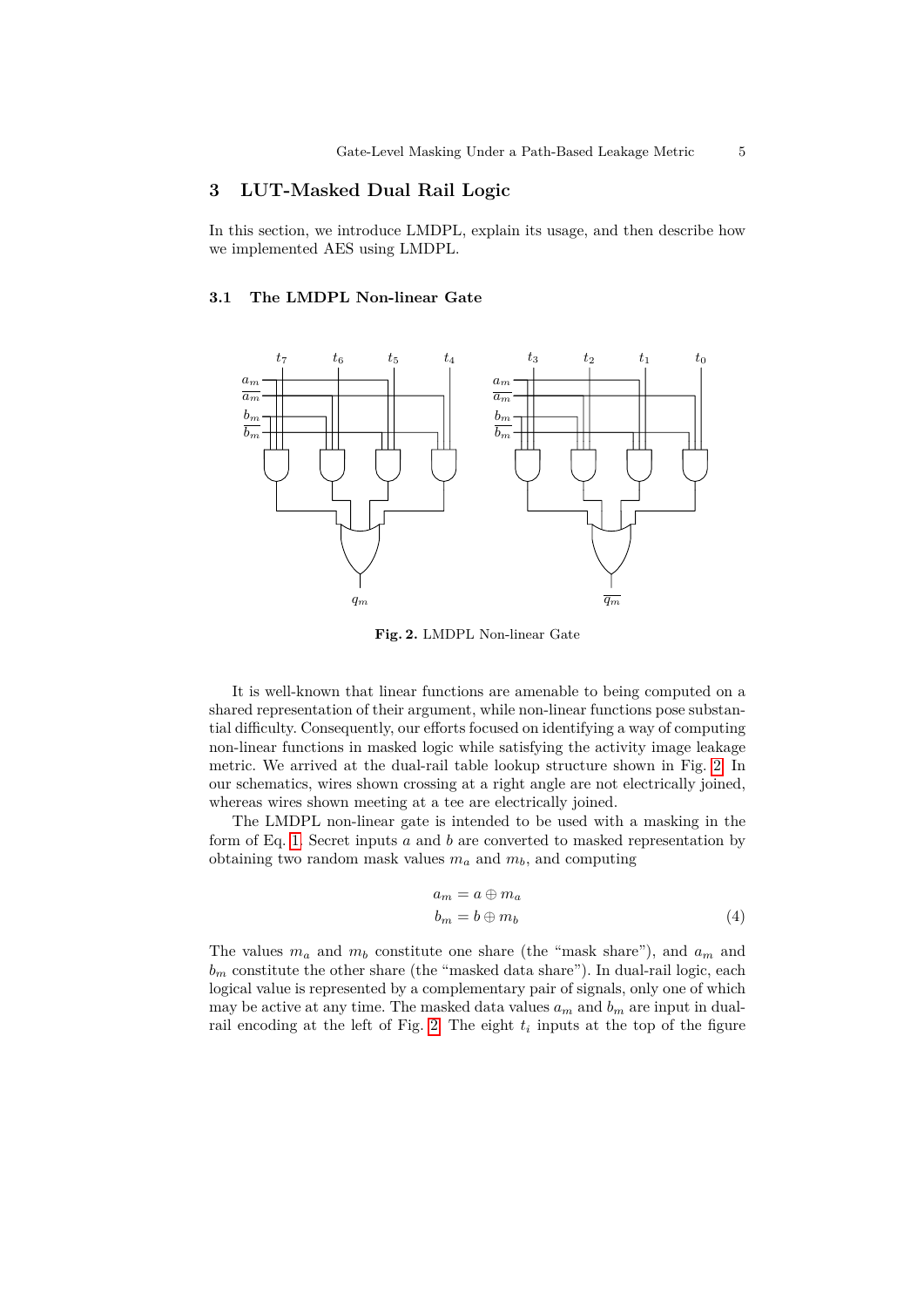provide the values of a lookup table. By supplying the appropriate lookup table corresponding to the desired function  $f$  and the mask values  $m_a$ ,  $m_b$ , and  $m_q$ , the LMDPL gate produces a pair of complementary outputs that are a dual-rail encoding of  $q_m$ . We will return to the computation of the lookup table values in Section [3.2.](#page-5-0) Although the LMDPL non-linear gate may be used to implement an arbitrary two-input function, more compact alternatives are available for linear functions.

The structure shown in Fig. [2](#page-4-0) is important. If EDA tools are permitted to freely restructure the logic, the gate will no longer pass a path-based leakage assessment. Fortunately, it is not difficult to instruct common EDA tools to preserve certain cell instantiations with a mechanism known as a *don't touch* constraint. Limited restructuring of the gate is acceptable. For example, ASIC implementations may prefer the NAND/NAND structure obtained by applying De Morgan's Law. We suggest some strategies for implementing LMDPL with common tools in Appendix [B](#page-17-0)

Between each evaluation, the circuit must be precharged by driving both signals in each masked data pair to zero. Zeros on the four masked data inputs will propagate to the outputs, hence a precharge applied at the masked data inputs of a collection of LMDPL gates will propagate to the final outputs. During the evaluation of the gate, a transition away from zero on an output requires a non-zero value to have arrived on one of the component signals of each dual-rail input pair. Thus, the LMDPL gate does not exhibit early propagation.

LMDPL avoids glitches through the use of monotonic gates, in the same manner as the original MDPL. In the course of any evaluation, each of the  $q_m$ and  $\overline{q_m}$  outputs will transition at most once.

On any evaluation, exactly one of the AND gates in the LMDPL non-linear gate will produce a rising transition at the output. Even after fixing any or all of the unmasked data values, each of the eight AND gates has an equal probability of being the active gate upon each evaluation, depending upon the mask values. This effect is similar to Baddam et al.'s path switching countermeasure [\[1\]](#page-14-3).

### <span id="page-5-0"></span>**3.2 Implementing LMDPL**

A simple circuit constructed using LMDPL is illustrated in Fig. [3.](#page-6-0) The circuit has three inputs, *x*, *y*, and *z*, and one output, *w*. The top portion of the figure operates on the mask share, and the bottom portion of the figure operates on the masked data share. The lookup tables  $t_i$  for the LMDPL gates are passed from the mask share to the masked data share through registers. There are two nonlinear gates, so the mask share takes two fresh mask bits from the RNG. Each of the mask share logic and masked data share logic is constructed by making modifications to the original circuit. The mask share retains linear elements, ties the output of each non-linear element to an RNG bit, and instantiates a "Table Gen" component for each non-linear element. The masked data share replaces the linear elements with corresponding dual-rail versions, and replaces the non-linear elements with instances of the LMDPL non-linear gate.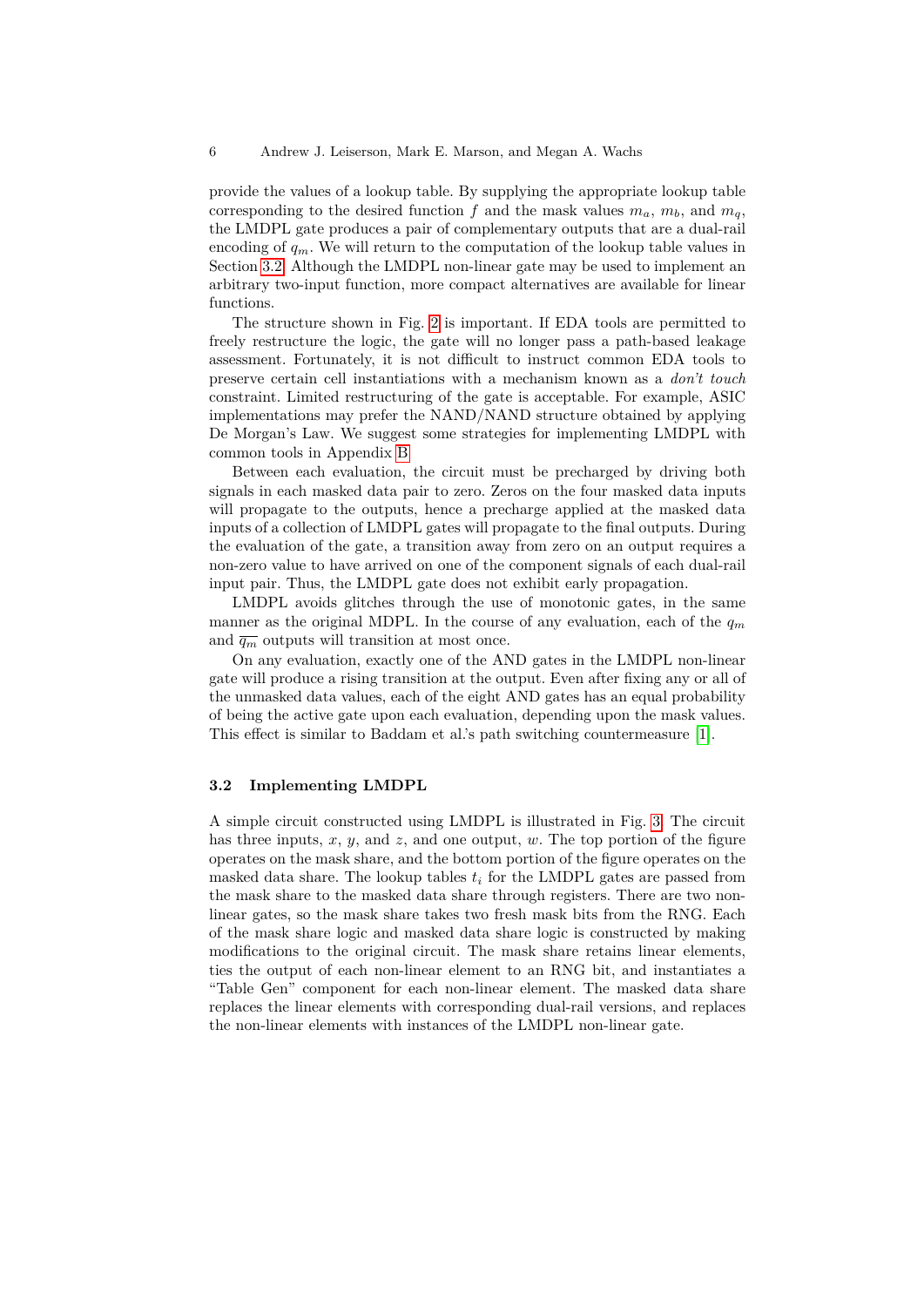

<span id="page-6-0"></span>**Fig. 3.** A simple circuit using LMDPL

The "Table Gen" components compute the  $t_i$  values for each non-linear gate in the manner typical of masked lookup tables. A function  $f : GF(2) \times GF(2) \rightarrow$ GF(2) is assigned to each table generator according to the original circuit. Each table generator accepts input masks  $m_a$  and  $m_b$  and an output mask  $m_q$ , which vary for each evaluation, and computes a varying table for each evaluation by the following formula.

Let  $\mathbf{m} = (m_b, m_a)$  and  $\mathbf{i} = (i_1, i_0)$  with  $i_0, i_1 \in \{0, 1\}$ . Then,

$$
t_{4+2i_1+i_0} = f(\mathbf{i} \oplus \mathbf{m}) \oplus m_q = f(i_1 \oplus m_b, i_0 \oplus m_a) \oplus m_q
$$
  
\n
$$
t_{2i_1+i_0} = t_{4+2i_1+i_0} \oplus 1
$$
\n(5)

The non-linear function implemented by the LMDPL gate will commonly be a logical AND:  $f(a, b) = a \cdot b$ . The operation of the table generation logic for this case is shown in Table [1.](#page-7-0)

#### **3.3 Implementing Linear Functions**

Circuits typically also include gates that are linear (or affine) under boolean masking. When implementing linear gates, it is not necessary to consider the masking, so LMDPL is compatible with the linear gates from non-masked dualrail logic styles such as WDDL [\[27\]](#page-16-7). We review briefly how to implement NOT and XOR gates.

A NOT gate can be implemented without any transistors, simply by swapping the complementary dual-rail signals. That is,  $q = NOT(a)$  is implemented by:

$$
q = \overline{a}
$$
  
\n
$$
\overline{q} = a
$$
\n(6)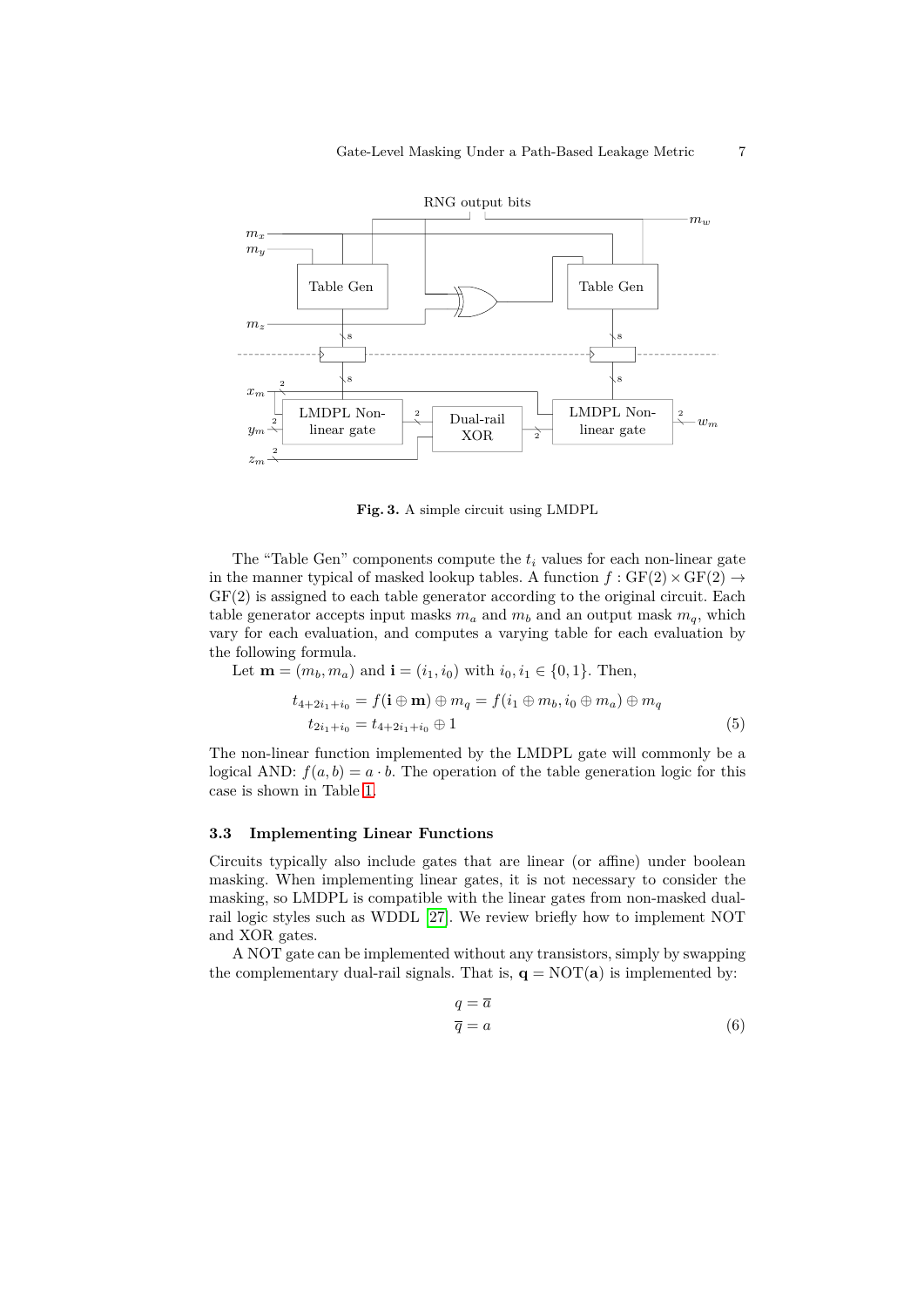<span id="page-7-0"></span> $\mathbb{R}^2$ 

| $m_q$ | $m_b$ | $m_a$ | $t_7$    | $t_{6}$ | $t_{5}$ | $t_4$    | $t_3$    | $t_2$        | $t_1$    | $t_{0}$  |
|-------|-------|-------|----------|---------|---------|----------|----------|--------------|----------|----------|
| 0     | 0     | 0     | 1        | 0       | 0       | 0        | 0        |              |          |          |
| 0     | 0     | 1     | 0        | 1       | 0       | 0        |          | 0            | 1        |          |
| 0     |       | 0     | $\theta$ | 0       | 1       | $\theta$ |          |              | $\theta$ |          |
| 0     | 1     | 1     | 0        | 0       | 0       | 1        | 1        | 1            | 1        | 0        |
| 1     | 0     | 0     | 0        |         | 1       |          |          | 0            | 0        |          |
| 1     | 0     | 1     | 1        | 0       | 1       |          | 0        |              | 0        | 0        |
| 1     | 1     | 0     | 1        | 1       | 0       |          | $\theta$ | $\mathbf{0}$ |          | $^{(1)}$ |
|       |       |       | 1        | 1       | 1       | 0        | 0        | 0            | O        |          |

**Table 1.** Computation of the  $t_i$  for  $f(a, b) = a \cdot b$ 

XOR gates should be implemented as monotonic logic (i.e., constructed out of AND and OR gates) to ensure the logic remains glitch-free and to correctly propagate the precharge state. An XOR gate  $q = XOR(a, b)$  can be implemented as follows:

$$
q = \overline{a} \cdot b + a \cdot \overline{b}
$$
  
\n
$$
\overline{q} = \overline{a} \cdot \overline{b} + a \cdot b
$$
 (7)

 $\sim 10^{-1}$ 

#### **3.4 AES Implementation**

To test the effectiveness of LMDPL, we developed an implementation of AES. The overall architecture of the AES implementation is shown in Fig. [4.](#page-8-0) The design computes a complete round transformation in parallel, and thus has 16 S-boxes. We favor simplicity and use a clock-based approach for the precharge, driving inputs to the LMDPL logic to zero in alternate cycles. Recall that sophisticated masking techniques are required only for non-linear operations, and the only non-linear operation in AES is the  $GF(2^8)$  inversion within SubBytes. We implement only the inversion in LMDPL, and implement the remainder of the round transformation (including the linear portions of SubBytes) in ordinary logic. The sequence of operation is:

- 0. Initially, the LMDPL inversion logic is precharged.
- 1. In cycle 1 of a cipher operation, ordinary logic performs AddRoundKey and converts bytewise to the subfield basis used for inversion. The LMDPL logic is still precharged.
- 2. In cycle 2, the LMDPL logic computes bytewise inversion in  $GF(2^8)$ .
- 3. In cycle 3, ordinary logic converts bytewise to the standard AES basis, applies the SubBytes affine transformation, performs ShiftRows, MixColumns, and AddRoundKey, and then converts bytewise back to the subfield basis. Also in cycle 3, the LMDPL logic is precharged.
- 4. In subsequent even cycles, the LMDPL logic is active.
- 5. In subsequent odd cycles, the ordinary logic is active, and the LMDPL logic is precharged.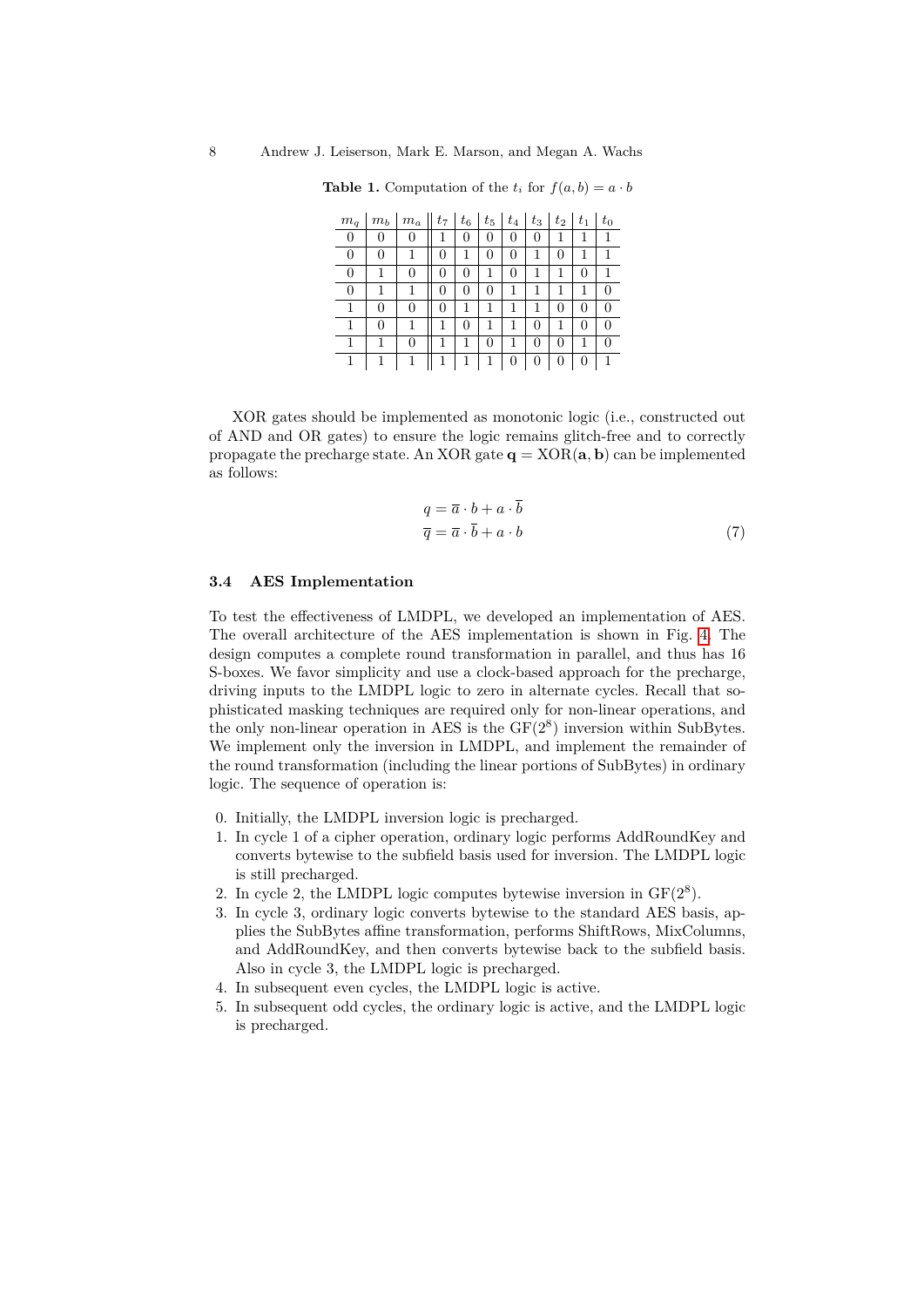

<span id="page-8-0"></span>**Fig. 4.** Architecture of the AES implementation

Fig. [4](#page-8-0) emphasizes the masked data share logic. The mask share logic (not shown in detail) mirrors the masked data share logic, with the table generation implemented according to Fig. [3,](#page-6-0) and without the need for registers surrounding the  $GF(2^8)$  inversion.

The GF( $2^8$ ) inversion uses the GF( $((2^2)^2)^2$ ) normal basis identified in [\[3\]](#page-14-4). This implementation requires 36 bit-multiplications in GF(2). Some additional detail on our implementation of the inversion is provided in Appendix [B.](#page-17-0)

The mask share (the  $t_i$ ) would ideally be kept in the Hamming-weightbalanced 8-bit encoding to minimize leakages usable by second-order attacks. However, this is quite expensive. At some cost in resistance to second-order attacks, we generate and register only half of the table. The complementary half is obtained by inversion. In some cases, registers with complementary outputs could be used.

For purposes of comparison, we synthesized an ASIC version of our LMDPL AES core using Synopsys Design Compiler 2013.03-SP2. Table [2](#page-9-0) compares our implementation with several others reported in the literature. Note that the threshold implementations [\[2,](#page-14-1) [18\]](#page-15-11) have the advantage that the S-box can be pipelined, meaning the overall throughput is one S-box evaluation per clock rather than 1/latency. However, this benefit disappears in fully parallel implementations, as it is necessary to obtain the previous round's SubBytes output and apply the remaining transformations of an AES round before the next Sub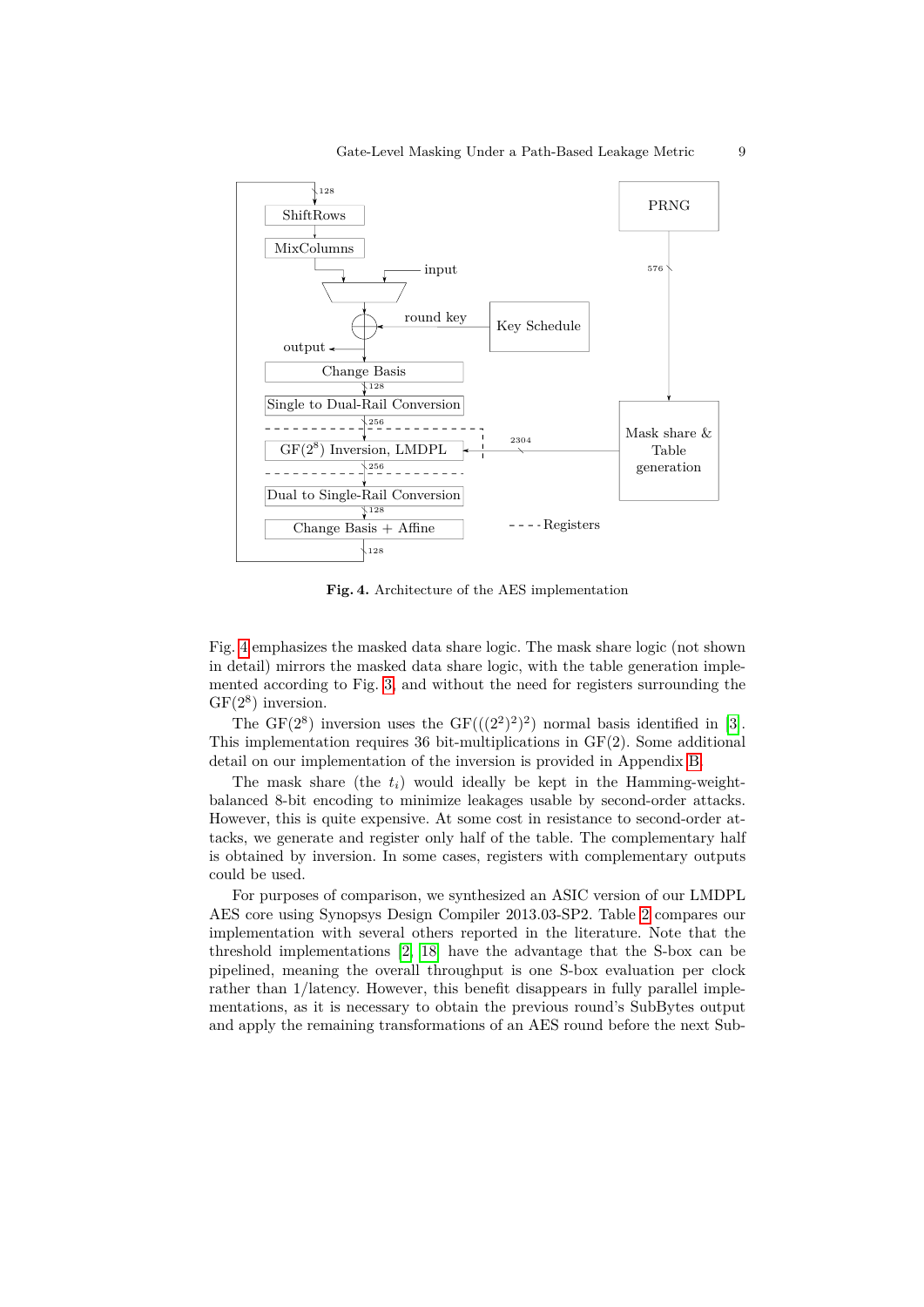<span id="page-9-0"></span>**Table 2.** Comparison of implementations. Area reported both as count of Virtex 5 LUTs and as NAND2-normalized ASIC area ("Gate Equivalents"). Area does not include PRNG. LMDPL S-box area includes pre- and post-inversion data registers, single/dual rail conversion, table generation, table registers, and basis converters implemented in single-rail logic.

|                    | Random<br>bits per | S-box<br>latency |             |              | Parallel AES Per S-box<br>LUTs GE |               |
|--------------------|--------------------|------------------|-------------|--------------|-----------------------------------|---------------|
|                    | S-box              |                  | <b>LUTs</b> | GE           |                                   |               |
| $[16]$             |                    | 132              | 21,328      |              | 1,387                             |               |
| [18]               | 48                 | 5                |             |              |                                   | 4,244         |
| $\left[ 2 \right]$ | 44                 | 3                |             |              |                                   | $\vert 3.003$ |
| This work          | 36                 | 2                |             | 8,538 59,311 | 447                               | 2,825         |

Bytes input is ready. Also, note that although it requires fewer random bits per S-box, the parallel AES presented in this work requires more random bits in per-clock terms (576/2) compared to the threshold implementations with 8-bit datapaths  $(44/3 \text{ and } 48/5)$ . As was the case for the threshold implementations, we have provided ASIC area figures for comparison, while presenting evaluation results from an FPGA.

# **4 Experimental Results**

This section presents assessments of DPA resistance on two designs incorporating LMDPL. Each design is described in Verilog, and implemented for Xilinx Virtex-5 FPGA using Synplify Pro 2009.03 and Xilinx ISE 13.2.

### **4.1 Evaluation Methodology**

To evaluate the information leakage in different designs, we used the test vector leakage assessment (TVLA) methodology proposed by Goodwill et al. [\[9\]](#page-15-14). The TVLA methodology is designed to measure information leakage and provide an objective score. It specifies test vectors and uses Welch's t-test to measure the significance in the difference of means of two distributions. One of the tests in the methodology is known as the "fixed versus random" (FVR) test. In this test, the measurements are collected as the device operates repeatedly using fixed input data and randomly varying input data. (The fixed and random input vectors are randomly interleaved.) Welch's t-test is then used to score the differences between the two sets of measurements. We follow [\[9\]](#page-15-14) and use  $|t| < 4.5$  as the criteria for a passing result.

The fixed versus random evaluation technique does not target specific leaks. Rather, it measures aggregate information leakage at each point in time during the cryptographic operation. It is extremely powerful and can often find potential vulnerabilities with fewer traces than needed to identify specific leakages. In particular, for designs where the parallelism exceeds the portion of the key that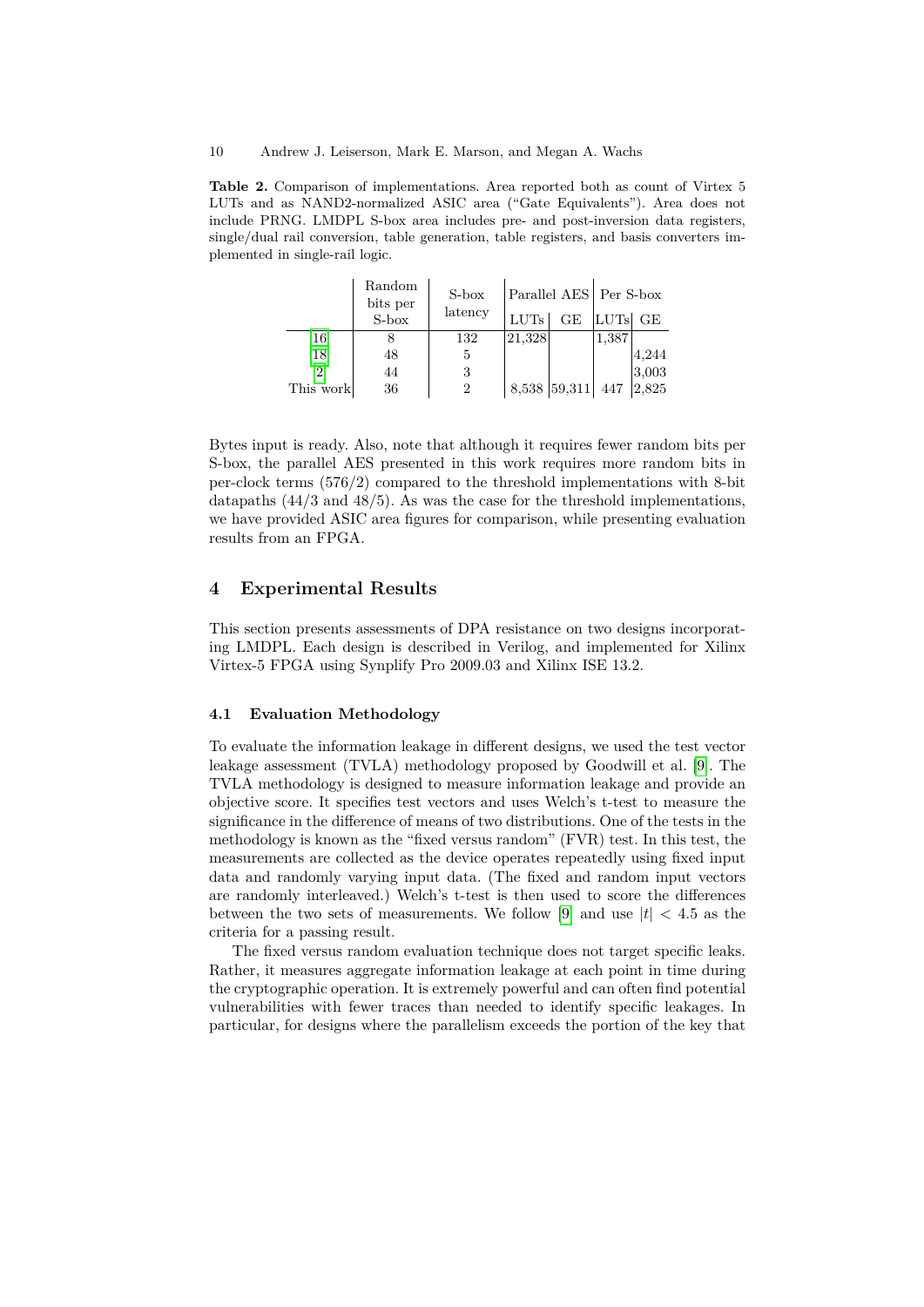can be guessed by a DPA attack, a leak identified by the FVR test is stronger than that which would actually be available to an attacker who cannot guess the entire key at once. Nevertheless, a failure of the FVR test does represent some correlation with secret intermediates, and the goal of masking is to eliminate such correlations.

Another characteristic of the FVR test is that false positives may arise due to the plaintext and ciphertext being fixed. The dilemma is similar to the need in conventional DPA attacks to select an intermediate separated from the plaintext or ciphertext by a non-linear function. We avoided the problem of input and output leaks by splitting the input into separate mask and masked data shares prior to transfer to the device under test (DUT), and likewise retrieving mask and masked data shares from the DUT before combining. We refer to this scheme as *externally applied masking* and the more conventional scheme where the DUT divides the data into shares as *internally applied masking*.

We also perform a variant of a collision correlation attack [\[17\]](#page-15-7). Our simulated collision correlation (SCC) attack operates by dividing the pool of traces into two equal-size groups and computing for each group the 256 means corresponding to the possible values of the S-box input. Then, for each of 256 possible "guesses" of a linear key byte distance, the means in one group are permuted according to the guess, and the correlation computed between the two sets of means. The unpermuted case represents the "correct" guess. To select points for this attack, we used one-way analysis of variance (ANOVA) to identify points with the strongest dependency on the S-box input value.

Our evaluation setup uses a Sasebo-GII board and a Signatec PX14400A PCI-E card for data acquisition. The signal is taken from the  $1\Omega$  supplyside sense resistor on the Sasebo-GII and connected through a Mini-Circuits BLK-89-S+ DC blocker, a Mini-Circuits BLP-150+ LPF, and a Mini-Circuits ZFL-1000+ amplifier before driving the input of the Signatec card, which has a sample rate of 400 MS/s and 14 bits of resolution.

The design operates at 24 MHz. Our evaluation harness performs 2,000 consecutive AES operations with data obtained from and stored to buffers on the FPGA. The design provides a trigger signal concurrent with the start of the first AES operation. This signal is used as an external trigger for the Signatec card. To ensure that the 400 MS/s sample rate does not impact the alignment quality when analyzing our traces, we use a technique similar to that of [\[10\]](#page-15-15) to achieve sub-sample alignment resolution.

### **4.2 Results from a Single S-box Design**

Prior to presenting results from the full AES implementation, we present results from a simplified design. The simplified design maintains the 128-bit parallel datapath of the full AES implementation, but replaces 15 of the 16 S-boxes with passthroughs. We chose this approach, rather than a true 8-bit datapath AES, to focus on leakage from the LMDPL S-box as opposed to leakage from registers.

We first disabled the mask generator and collected waveforms from 10,000 encryptions. For each encryption, we chose with even probability between the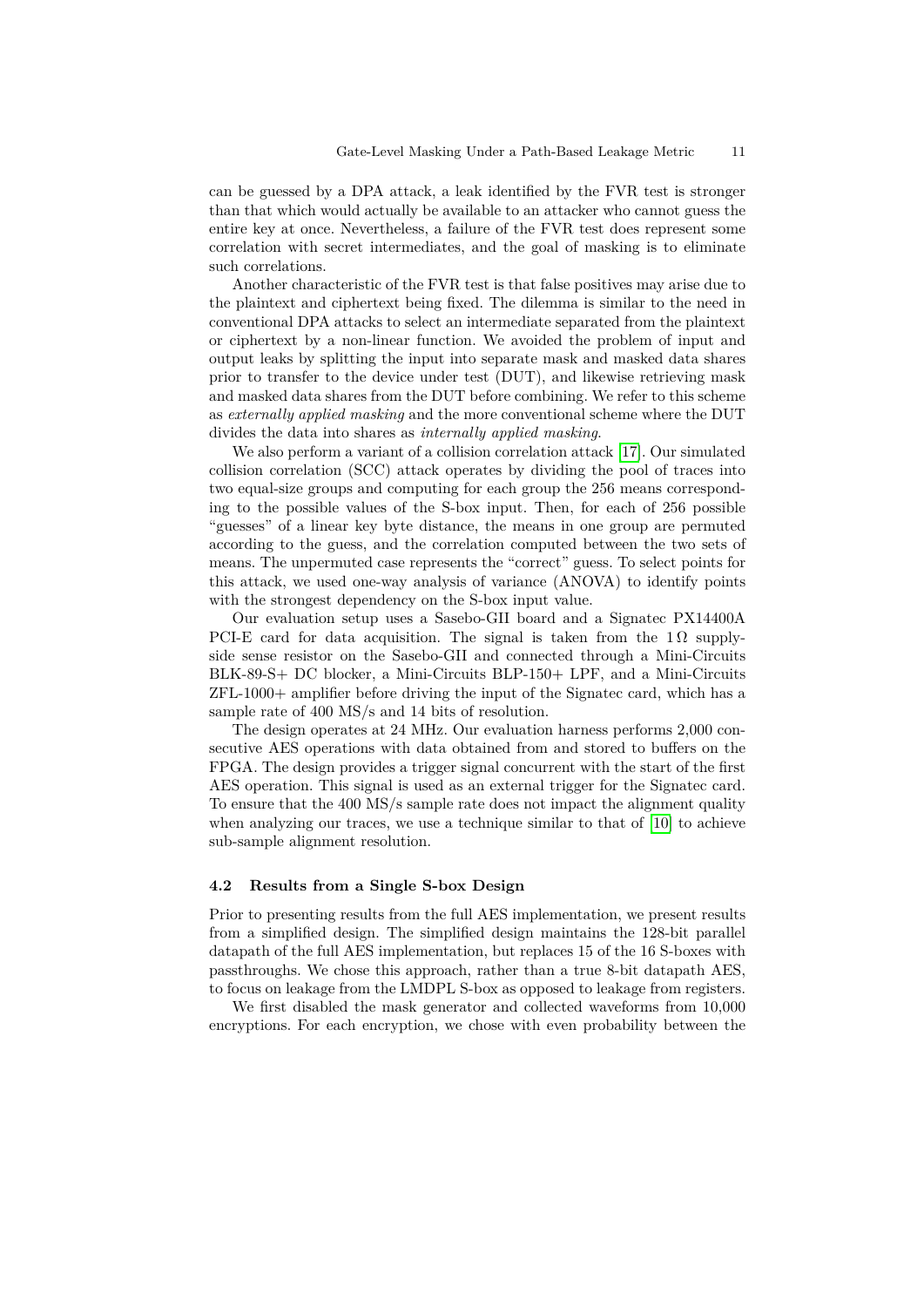

<span id="page-11-0"></span>**Fig. 5.** Single S-box design, masking disabled. (a) sample-wise *t* statistic on 10,000 traces, (b) sample 71 *t* statistic vs. number of traces, (c) SCC attack using sample 71



<span id="page-11-1"></span>**Fig. 6.** Single S-box design, masking enabled. (a) average of 100M traces, (b) samplewise FVR *t* statistic, (c) sample-wise 2nd-order FVR *t* statistic, (d) overlay of 2nd-order *t* for each of the 36 S-box non-linear gate outputs, (e) *t* for each of 256 possible key guesses, bit 25 sample 92, (f) *t* for each of 256 possible key guesses, bit 25 sample 99, (g) first-order SCC using sample 86, and (h) second-order SCC using sample 86.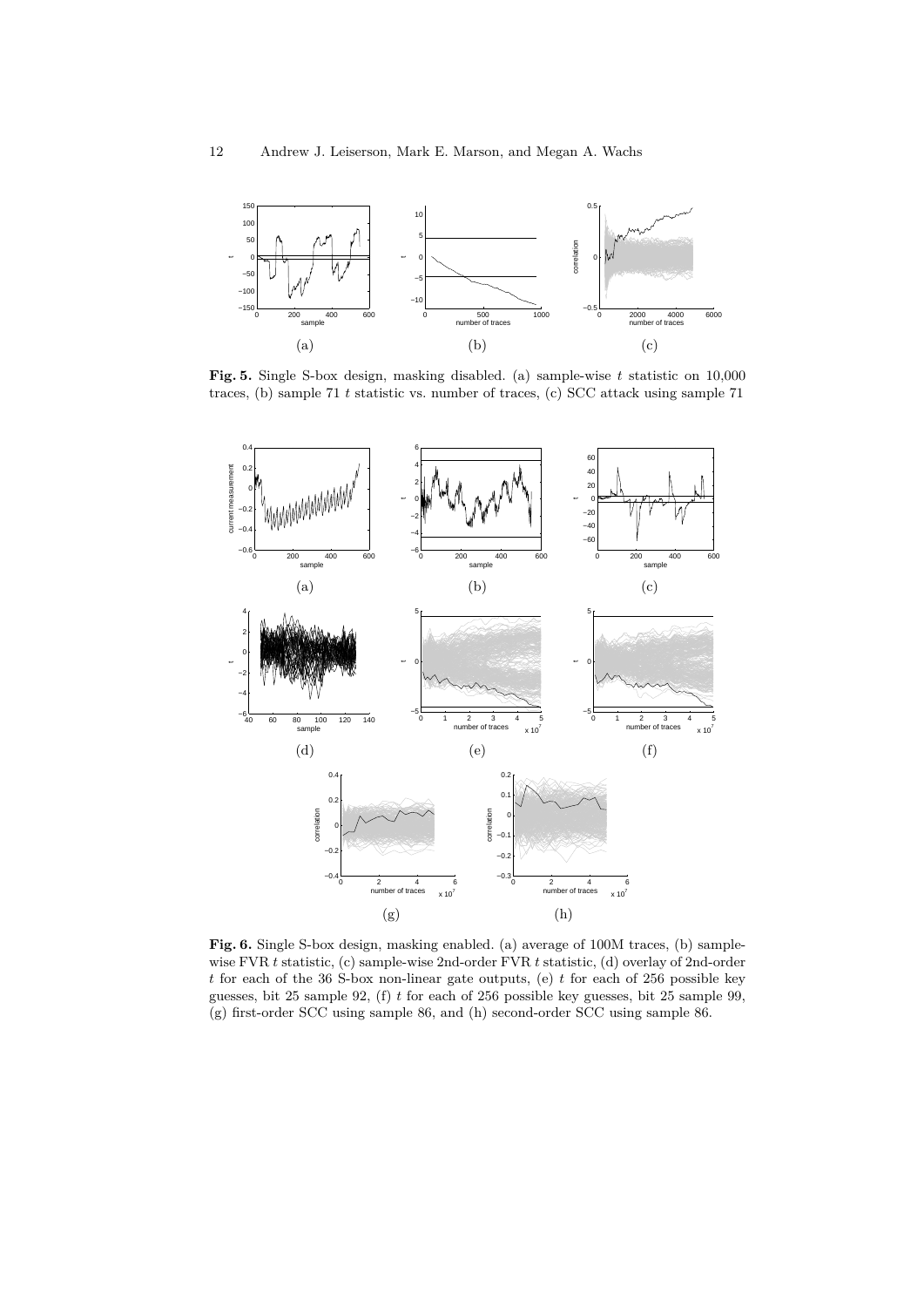fixed plaintext and a random plaintext. Fig. [5](#page-11-0) shows several analyses of these traces. A sample-wise plot of the *t* statistic (a) immediately indicates that the design is leaking. We selected sample 71, the point in the first round with the greatest |*t*| value, for further analysis. For this design, slightly over 300 traces are needed before the  $|t| > 4.5$  threshold is reached for sample 71 (b). We then performed a SCC attack at sample 71. For this evaluation, between 1,000 and 1,500 traces are needed before the correct guess becomes dominant (c).

We next enabled the mask generator and collected  $100,000,000$  traces, again choosing evenly between a fixed plaintext or a random plaintext for each encryption. Fig. [6](#page-11-1) presents analysis of these traces. With the masking enabled, the *t* statistic does not exceed the  $|t| > 4.5$  threshold with 100M traces (b), demonstrating that the first-order masking is effective. However, the design exhibits second-order leakage, as can be seen by using the *t* statistic to compare the squared residuals between the two groups (c).

We used the 50,000,000 random traces out of the same data set to develop an attack exploiting the second-order leakage. We sorted the traces based on the output from each of the 36 non-linear gates in the S-box. The difference in variance due to the value of a single bit is smaller than the difference that arises when the entire plaintext is fixed, but it it still detectable. We examined all 36 candidates (d) and selected for the attack the bit and time sample combinations with the largest  $|t|$ . The first candidate, bit 25 at sample 92, does not result in selection of the correct key guess with 50 million traces (e). The second candidate, bit 25 at sample 99, does result in the selection of the correct key guess with 50 million traces (f). First- and second-order versions of our SCC attack on this design were not successful (g,h).



<span id="page-12-0"></span>**Fig. 7.** Parallel design, masking disabled. (a) sample-wise FVR *t* statistic on 100,000 traces, (b) sample 441 FVR *t* statistic vs. number of traces, (c) SCC attack using sample 71

### **4.3 Results from a Parallel Design**

One possible strategy to improve upon the resistance of the single S-box implementation would be to incorporate higher-order masking. However, in low-noise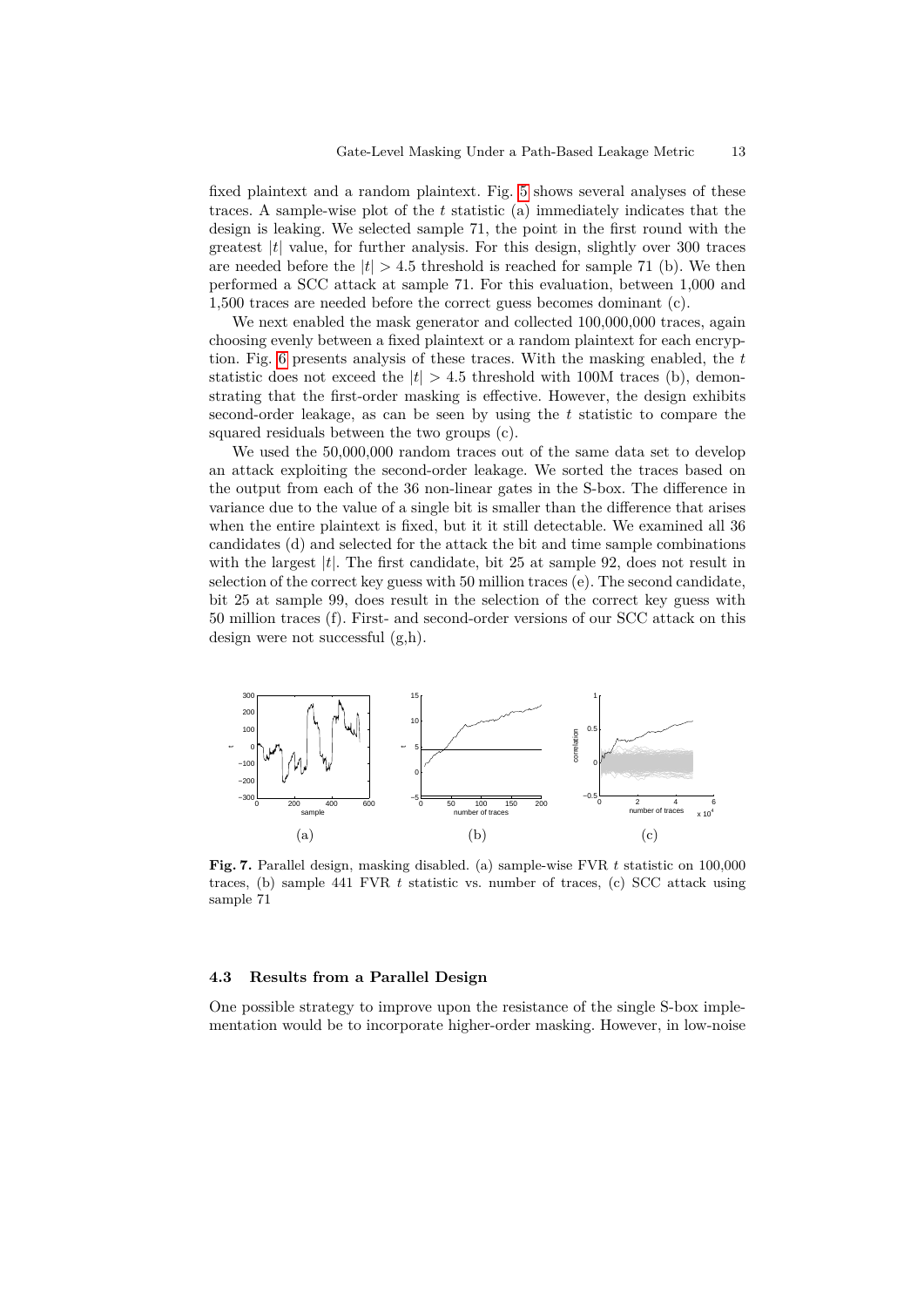environments, the security benefit of higher-order masking is limited [\[25\]](#page-16-8). With this in mind, we explored the resistance of an AES-256 implementation performing SubBytes on the entire round state in parallel.

We again measured the design with masking disabled as a baseline. For the parallel design we collected 100,000 traces. For each trace, we chose randomly between the fixed plaintext or a random plaintext. Fig. [7](#page-12-0) shows our analysis of these traces. Fig. [7\(](#page-12-0)a) is a plot of the FVR *t* statistic versus the sample index, and as with the corresponding plot for the serial implementation, provides immediate evidence that the design is leaking. Fig. [7\(](#page-12-0)b) plots the *t* statistic between the fixed and random traces at sample 441 (the sample with the largest absolute *t* value), and shows that less than 50 traces are needed before the  $|t| > 4.5$ threshold is reached. Finally, Fig. [7\(](#page-12-0)c) shows the results of our SCC attack at sample 71. The correct key guess becomes dominant after about 10,000 traces.



<span id="page-13-0"></span>**Fig. 8.** Parallel design, masking enabled. (a) sample-wise FVR *t* statistic on 200,000,000 traces, (b) sample-wise 2nd-order FVR *t* statistic on 200,000,000 traces, (c) first-order SCC attack at sample 87, (d) second-order SCC attack at sample 87, (e) CPA vs. round1-round2 mask Hamming distance

Finally, we enabled the mask generator in our parallel design and collected 200,000,000 traces. Fig. [8](#page-13-0) shows our results. The first-order FVR *t* has only marginally exceeded the  $|t| > 4.5$  threshold with 200,000,000 traces. In contrast with the serial implementation, where the second-order *t* statistic reached significantly larger values than the first-order  $t$ , the second-order  $t$  for the parallel implementation reaches only slightly larger values than the first-order *t*. The spike at the end of the second-order analysis in Fig. [8\(](#page-13-0)b) is due to the final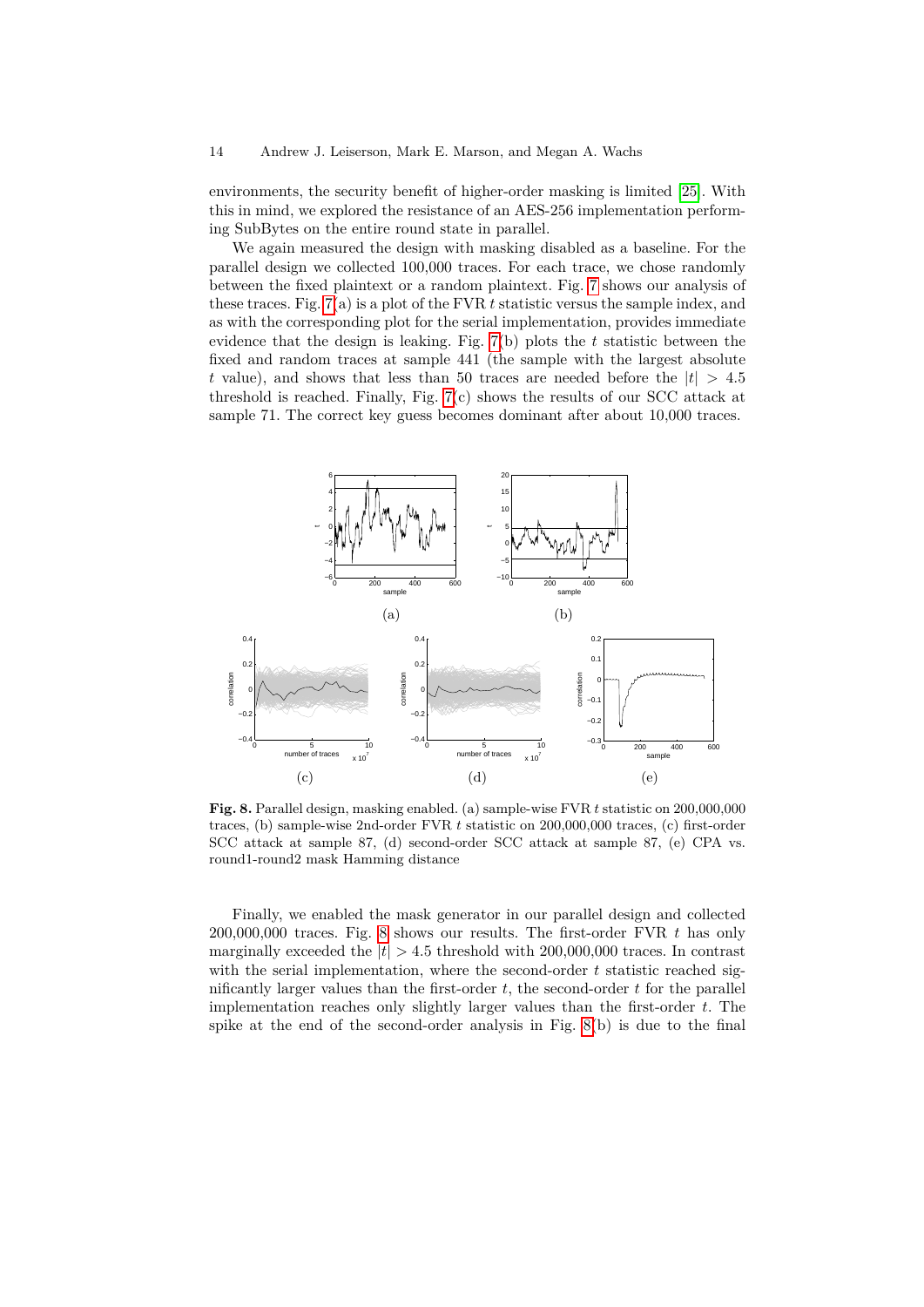masked output, and mask, being manipulated at the end of the calculation, and does not represent a leak of sensitive information. We performed the SCC attack on this design, and it was not successful (c,d).

Fig. [8\(](#page-13-0)e) is shown to demonstrate a technique that we use to investigate the behavior of our designs and to verify that our data collection is correct. The masked implementation used for evaluation allows re-seeding of the PRNG with an externally-supplied per-encryption seed. This allows us to compute the values of circuit intermediates that are a function of the mask, which would normally not be predictable by an attacker. The figure shows the correlation between the current measurement and the Hamming distance between the round one and round two masks. Because the mask values for successive rounds overwrite each other in the mask share logic, a strong correlation is expected and is indeed present. We additionally note that the memory effect [\[16\]](#page-15-10) is clearly visible here. The register update occurs at the time of the initial downward spike around sample 83. A strong correlation exists for around 50 samples (3 clock cycles) after the register update, and a weak correlation persists throughout the encryption.

# **5 Conclusion**

In this work, we propose the use of a path-based model for the leakage from combinational circuits. Unlike traditional methods that focus on the settled values of circuit nodes, activity image analysis considers ways that data-dependent behavior can accumulate as transitions propagate through combinational logic.

We also present LMDPL, a new technique for gate-level masking. LMDPL compares competitively or favorably with previous techniques on multiple metrics. Furthermore, LMDPL does not require routing constraints, and does not require that sequential elements or enable signals be used to delay the propagation of signals through the circuit.

# **References**

- <span id="page-14-3"></span>1. Baddam, K., Zwolinski, M.: Path switching: a technique to tolerate dual rail routing imbalances. Des Autom Embed Syst 12(3), 207–220 (2008).
- <span id="page-14-1"></span>2. Bilgin, B., Gierlichs, B., Nikova, S., Nikov, V., Rijmen, V. *A More Efficient AES Threshold Implementation*. Cryptology ePrint Archive, Report 2013/697. [http :](http://eprint.iacr.org/2013/697) [//eprint.iacr.org/2013/697](http://eprint.iacr.org/2013/697).
- <span id="page-14-4"></span>3. Canright, D.: A Very Compact S-Box for AES. In: Rao, J.R., Sunar, B. (eds.) CHES 2005. LNCS, vol. 3659, pp. 441–455. Springer, Heidelberg (2005).
- <span id="page-14-0"></span>4. Chari, S., Jutla, C.S., Rao, J.R., Rohatgi, P.: Towards Sound Approaches to Counteract Power-Analysis Attacks. In: Wiener, M. (ed.) CRYPTO 1999. LNCS, vol. 1666, pp. 398–412. Springer, Heidelberg (1999).
- <span id="page-14-2"></span>5. Chen, Z., Haider, S., Schaumont, P.: Side-Channel Leakage in Masked Circuits Caused by Higher-Order Circuit Effects. In: Park, J.H., Chen, H.-H., Atiquzzaman, M., Lee, C., Kim, T.-h., Yeo, S.-S. (eds.) Advances in Information Security and Assurance. LNCS, vol. 5576, pp. 327–336. Springer, Heidelberg (2009).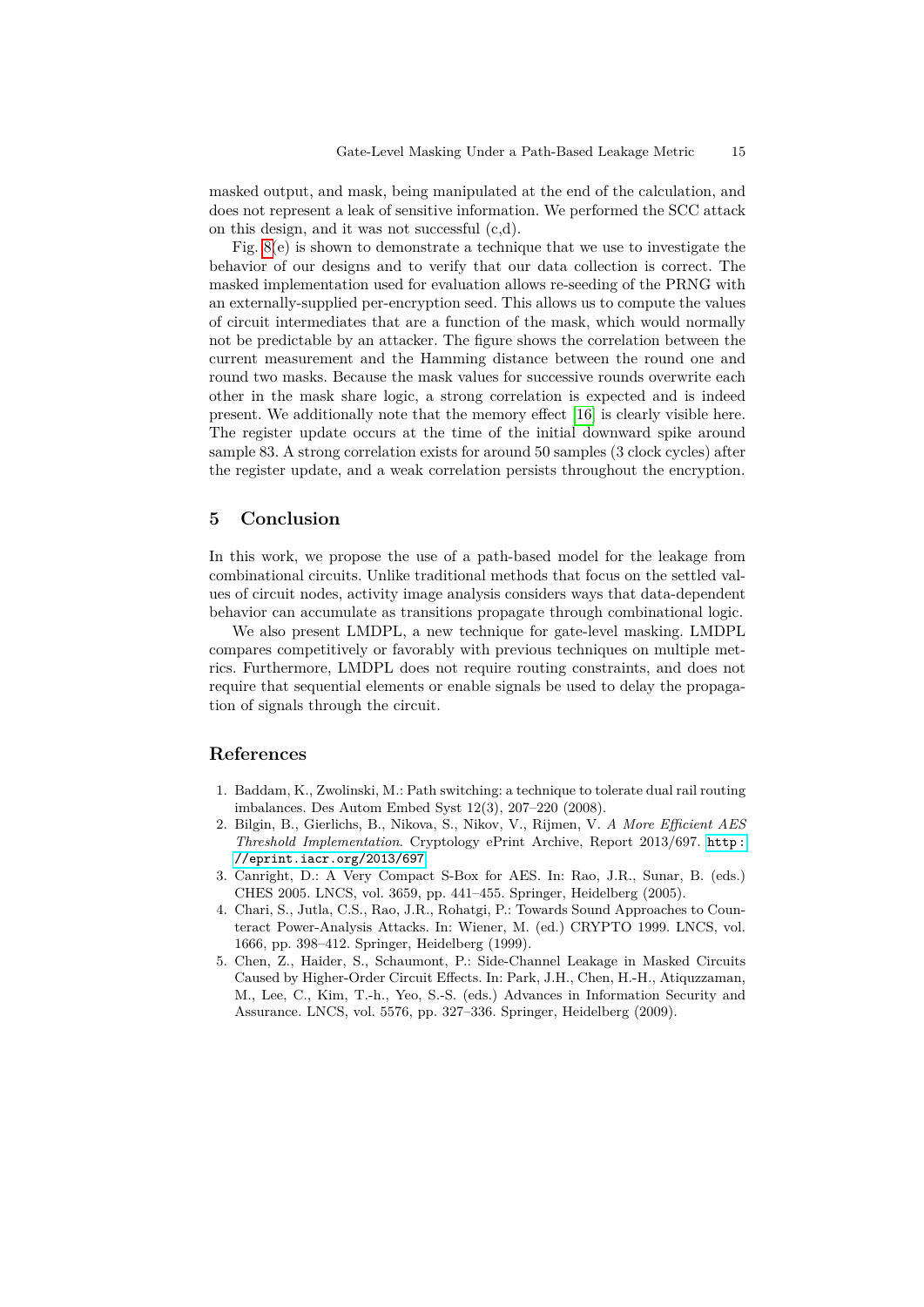- 16 Andrew J. Leiserson, Mark E. Marson, and Megan A. Wachs
- <span id="page-15-5"></span>6. De Mulder, E., Gierlichs, B., Preneel, B., Verbauwhede, I.: Practical DPA attacks on MDPL. In: First IEEE International Workshop on Information Forensics and Security, 2009. WIFS 2009, pp. 191–195 (2009).
- <span id="page-15-1"></span>7. Fischer, W., Gammel, B.M.: Masking at Gate Level in the Presence of Glitches. In: Rao, J.R., Sunar, B. (eds.) CHES 2005. LNCS, vol. 3659, pp. 187–200. Springer, Heidelberg (2005).
- <span id="page-15-6"></span>8. Gierlichs, B.: DPA-Resistance Without Routing Constraints? In: Paillier, P., Verbauwhede, I. (eds.) CHES 2007. LNCS, vol. 4727, pp. 107–120. Springer, Heidelberg (2007).
- <span id="page-15-14"></span>9. Goodwill, G., Jun, B., Jaffe, J., Rohatgi, P.: A testing methodology for sidechannel resistance validation. In: Non-Invasive Attack Testing Workshop, Nara (2011). [http://csrc.nist.gov/news\\_events/non-invasive-attack-testing](http://csrc.nist.gov/news_events/non-invasive-attack-testing-workshop/papers/08_Goodwill.pdf)[workshop/papers/08\\_Goodwill.pdf](http://csrc.nist.gov/news_events/non-invasive-attack-testing-workshop/papers/08_Goodwill.pdf).
- <span id="page-15-15"></span>10. Homma, N., Nagashima, S., Imai, Y., Aoki, T., Satoh, A.: High-Resolution Side-Channel Attack Using Phase-Based Waveform Matching. In: Goubin, L., Matsui, M. (eds.) CHES 2006. LNCS, vol. 4249, pp. 187–200. Springer, Heidelberg (2006).
- <span id="page-15-0"></span>11. Kocher, P., Jaffe, J., Jun, B.: Differential Power Analysis. In: Wiener, M. (ed.) CRYPTO 1999. LNCS, vol. 1666, pp. 388–397. Springer, Heidelberg (1999).
- <span id="page-15-3"></span>12. Kulikowski, K., Karpovsky, M., Taubin, A.: Power attacks on secure hardware based on early propagation of data. In: 12th IEEE International On-Line Testing Symposium, pp. 131–138. IEEE Computer Society Press, Los Alamitos (2006).
- <span id="page-15-2"></span>13. Mangard, S., Pramstaller, N., Oswald, E.: Successfully Attacking Masked AES Hardware Implementations. In: Rao, J.R., Sunar, B. (eds.) CHES 2005. LNCS, vol. 3659, pp. 157–171. Springer, Heidelberg (2005).
- <span id="page-15-8"></span>14. Moradi, A., Kirschbaum, M., Eisenbarth, T., Paar, C.: Masked Dual-Rail Precharge Logic Encounters State-of-the-Art Power Analysis Methods. IEEE Transactions on Very Large Scale Integration (VLSI) Systems 20(9), 1578–1589 (2012).
- <span id="page-15-9"></span>15. Moradi, A., Mischke, O.: How Far Should Theory Be from Practice? In: Prouff, E., Schaumont, P. (eds.) CHES 2012. LNCS, vol. 7428, pp. 92–106. Springer, Heidelberg (2012).
- <span id="page-15-10"></span>16. Moradi, A., Mischke, O.: On the Simplicity of Converting Leakages from Multivariate to Univariate. In: Bertoni, G., Coron, J.-S. (eds.) CHES 2013. LNCS, vol. 8086, pp. 1–20. Springer, Heidelberg (2013).
- <span id="page-15-7"></span>17. Moradi, A., Mischke, O., Eisenbarth, T.: Correlation-Enhanced Power Analysis Collision Attack. In: Mangard, S., Standaert, F.-X. (eds.) Cryptographic Hardware and Embedded Systems, CHES 2010. LNCS, vol. 6225, pp. 125–139. Springer, Heidelberg (2010).
- <span id="page-15-11"></span>18. Moradi, A., Poschmann, A., Ling, S., Paar, C., Wang, H.: Pushing the Limits: A Very Compact and a Threshold Implementation of AES. In: Paterson, K.G. (ed.) EUROCRYPT 2011. LNCS, vol. 6632, pp. 69–88. Springer, Heidelberg (2011).
- <span id="page-15-12"></span>19. Nikova, S., Rechberger, C., Rijmen, V.: Threshold Implementations Against Side-Channel Attacks and Glitches. In: Ning, P., Qing, S., Li, N. (eds.) Information and Communications Security. LNCS, vol. 4307, pp. 529–545. Springer, Heidelberg  $(2006).$
- <span id="page-15-13"></span>20. Nikova, S., Rijmen, V., Schläffer, M.: Secure Hardware Implementation of Nonlinear Functions in the Presence of Glitches. Journal of Cryptology 24(2), 292–321 (2010).
- <span id="page-15-4"></span>21. Popp, T., Kirschbaum, M., Zefferer, T., Mangard, S.: Evaluation of the Masked Logic Style MDPL on a Prototype Chip. In: Paillier, P., Verbauwhede, I. (eds.) CHES 2007. LNCS, vol. 4727, pp. 81–94. Springer, Heidelberg (2007).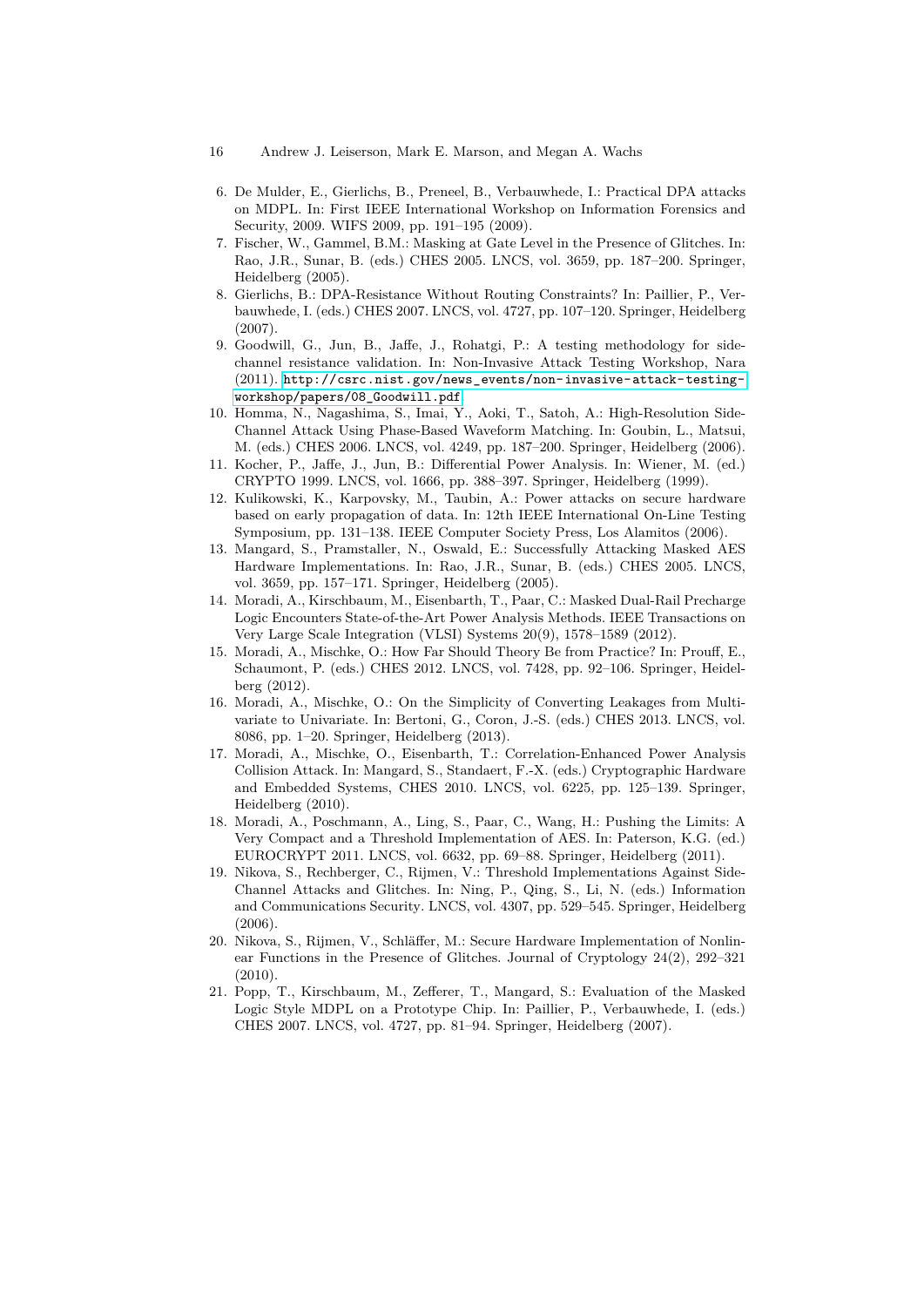- <span id="page-16-1"></span>22. Popp, T., Mangard, S.: Masked Dual-Rail Pre-charge Logic: DPA-Resistance Without Routing Constraints. In: Rao, J.R., Sunar, B. (eds.) CHES 2005. LNCS, vol. 3659, pp. 172–186. Springer, Heidelberg (2005).
- <span id="page-16-5"></span>23. Prouff, E., Roche, T.: Higher-Order Glitches Free Implementation of the AES Using Secure Multi-party Computation Protocols. In: Preneel, B., Takagi, T. (eds.) CHES 2011. LNCS, vol. 6917, pp. 63–78. Springer, Heidelberg (2011).
- <span id="page-16-3"></span>24. Schaumont, P., Tiri, K.: Masking and Dual-Rail Logic Don't Add Up. In: Paillier, P., Verbauwhede, I. (eds.) CHES 2007. LNCS, vol. 4727, pp. 95–106. Springer, Heidelberg (2007).
- <span id="page-16-8"></span>25. Standaert, F.-X., Veyrat-Charvillon, N., Oswald, E., Gierlichs, B., Medwed, M., Kasper, M., Mangard, S.: The World Is Not Enough: Another Look on Second-Order DPA. In: Abe, M. (ed.) ASIACRYPT 2010. LNCS, vol. 6477, pp. 112–129. Springer, Heidelberg (2010).
- <span id="page-16-2"></span>26. Suzuki, D., Saeki, M.: Security Evaluation of DPA Countermeasures Using Dual-Rail Pre-charge Logic Style. In: Goubin, L., Matsui, M. (eds.) CHES 2006. LNCS, vol. 4249, pp. 255–269. Springer, Heidelberg (2006).
- <span id="page-16-7"></span>27. Tiri, K., Verbauwhede, I.: A logic level design methodology for a secure DPA resistant ASIC or FPGA implementation. In: DATE 2004, vol. 1, pp. 246–251. IEEE Computer Society Press, Los Alamitos (2004).
- <span id="page-16-0"></span>28. Trichina, E., Korkishko, T., Lee, K.H.: Small Size, Low Power, Side Channel-Immune AES Coprocessor: Design and Synthesis Results. In: Dobbertin, H., Rijmen, V., Sowa, A. (eds.) Advanced Encryption Standard – AES. LNCS, vol. 3373, pp. 113–127. Springer, Heidelberg (2005).
- <span id="page-16-4"></span>29. Ye, X., Eisenbarth, T.: On the Vulnerability of Low Entropy Masking Schemes. In: CARDIS 2013, Berlin (2013).

# <span id="page-16-6"></span>**A Activity Image Analysis Example**

Table [3](#page-17-1) presents an activity image analysis of iMDPL in tabular form. Each row describes one activity image. Columns to the left of the double line represent states observed at the output of each gate in the circuit. The columns to the right of the double line are labeled with a value  $x^*$  of the secret  $x = x_m \oplus m$ , and entries in those columns report the count of observations of that row's activity image when  $x$  takes the value  $x^*$ . In this example there are eight possible inputs to the circuit, corresponding to the two possible values for each of  $x_m$ ,  $y_m$ , and *m*. Evaluation of a circuit for a given input may exhibit multiple activity images.

We define a circuit to be balanced under the activity image metric if, for any value  $x^*$  that the secret  $x$  may take, the conditional probability that  $x =$ *x* ∗ , given that some particular activity image was observed, is the same as the unconditional probability that  $x = x^*$ . In other words, the observation counts in each row of the table must have the same proportion as the global probabilities of the associated  $x^*$  values. In the case of iMDPL,  $Pr\{x=0\} = Pr\{x=1\} = 0.5$ , so the requirement is that the counts in each row be equal. The iMDPL circuit is not balanced, as the observation counts are different in 6 of the 10 rows. The same analysis for the LMDPL circuit (omitted for space reasons) shows that it is balanced under this metric.